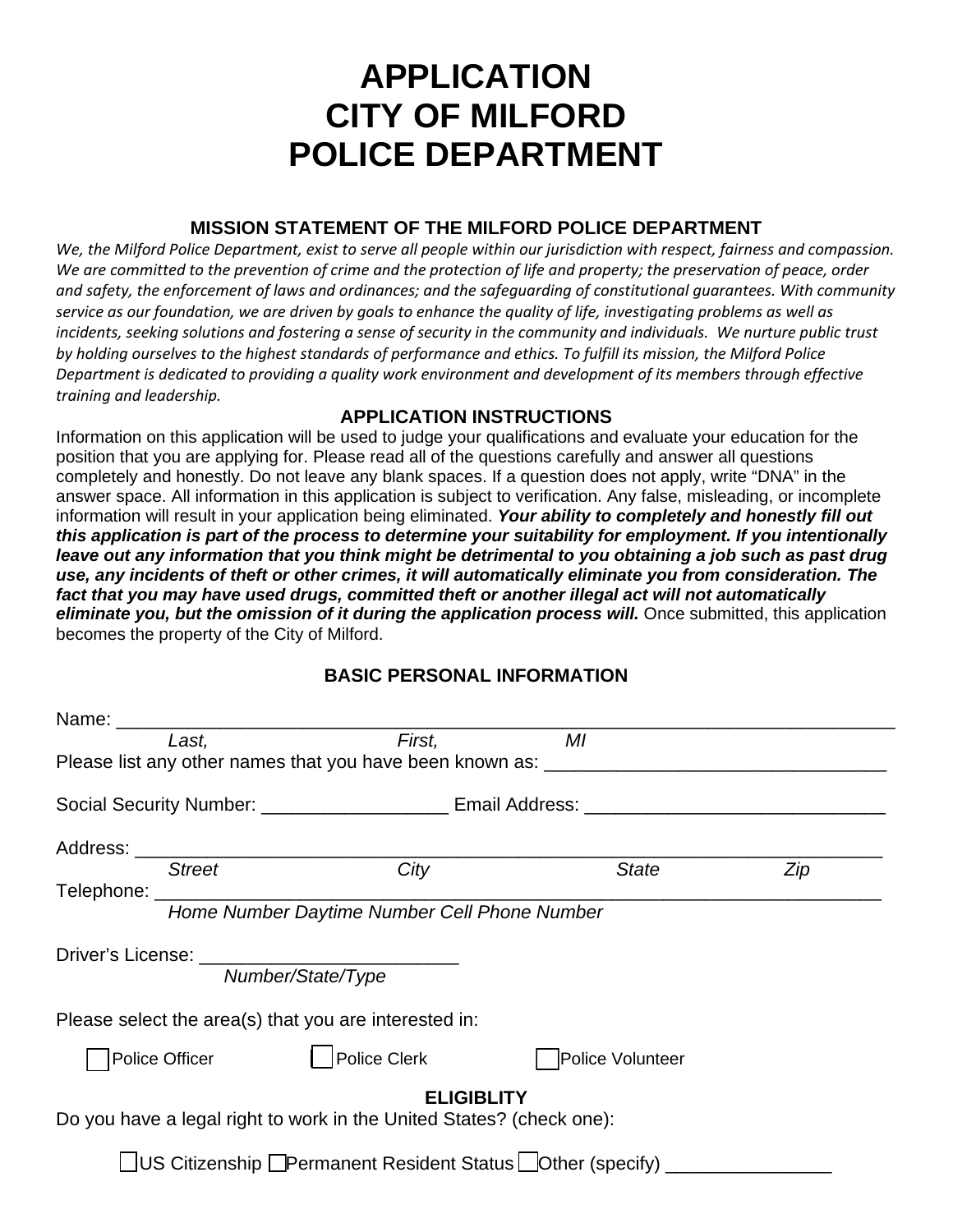#### **MILITARY**

Please make copies of all applicable service records including any discharge papers and attach to the application.

| Branch: ____________________________                                                                                                                         |  |                                                       |                                          |  |  |
|--------------------------------------------------------------------------------------------------------------------------------------------------------------|--|-------------------------------------------------------|------------------------------------------|--|--|
|                                                                                                                                                              |  | Date of Service: The Motor Contractor Reserve Status: |                                          |  |  |
|                                                                                                                                                              |  |                                                       |                                          |  |  |
|                                                                                                                                                              |  | Grade and duty assignment at discharge/separation:    |                                          |  |  |
|                                                                                                                                                              |  |                                                       | Classification: Electric Classification: |  |  |
| Are you a member of the Reserves or National Guard? $\Box$ Yes $\Box$ No<br>If yes, give unit, location, grade, and duty assignment: _______________________ |  |                                                       |                                          |  |  |

### **EDUCATION**

Please fill in the information that applies and attach copies of your diplomas or copies of your course schedule and grades to the application.

If you did not complete high school, do you have a GED?  $\Box$  Yes  $\Box$  No

| <b>SCHOOL</b>                    | NAME, ADDRESS,<br><b>PHONE NUMBER</b> | <b>GRADUATE</b><br><b>YES/NO</b><br><b>DATES ENROLLED</b> | <b>COURSE OF</b><br><b>STUDY/MAJOR</b> |
|----------------------------------|---------------------------------------|-----------------------------------------------------------|----------------------------------------|
| <b>HIGH SCHOOL</b>               |                                       |                                                           |                                        |
| COLLEGES/<br><b>UNIVERSITIES</b> |                                       |                                                           |                                        |
| <b>GRADUATE SCHOOL</b>           |                                       |                                                           |                                        |
| OTHER (specify)                  |                                       |                                                           |                                        |

### **SPECIALIZED SKILLS & TRAINING**

|                      |  | Do you speak/read another language other than English? □Yes □No Fluent? □Yes □No |  |
|----------------------|--|----------------------------------------------------------------------------------|--|
| If yes, please list: |  |                                                                                  |  |

Briefly list any computer skills that you have. If you have copies of any certificates for any computer training that you have received, please attach them to the application:

\_\_\_\_\_\_\_\_\_\_\_\_\_\_\_\_\_\_\_\_\_\_\_\_\_\_\_\_\_\_\_\_\_\_\_\_\_\_\_\_\_\_\_\_\_\_\_\_\_\_\_\_\_\_\_\_\_\_\_\_\_\_\_\_\_\_\_\_\_\_\_\_\_\_\_\_\_\_\_\_

Briefly list any training or skills that you have that would be of assistance in the job(s) that you are applying for. If you have any copies of certificates for any training that you have received, please attach them to the application: \_\_\_\_\_\_\_\_\_\_\_\_\_\_\_\_\_\_\_\_\_\_\_\_\_\_\_\_\_\_\_\_\_\_\_\_\_\_\_\_\_\_\_\_\_\_\_\_\_\_\_\_\_\_\_\_

## **PERSONAL HISTORY**

1. Do you know of any reason that you could not pass a background check?  $\Box$  Yes  $\Box$  No

2. Have you ever been fired or asked to resign from a job?  $\Box$ Yes  $\Box$ No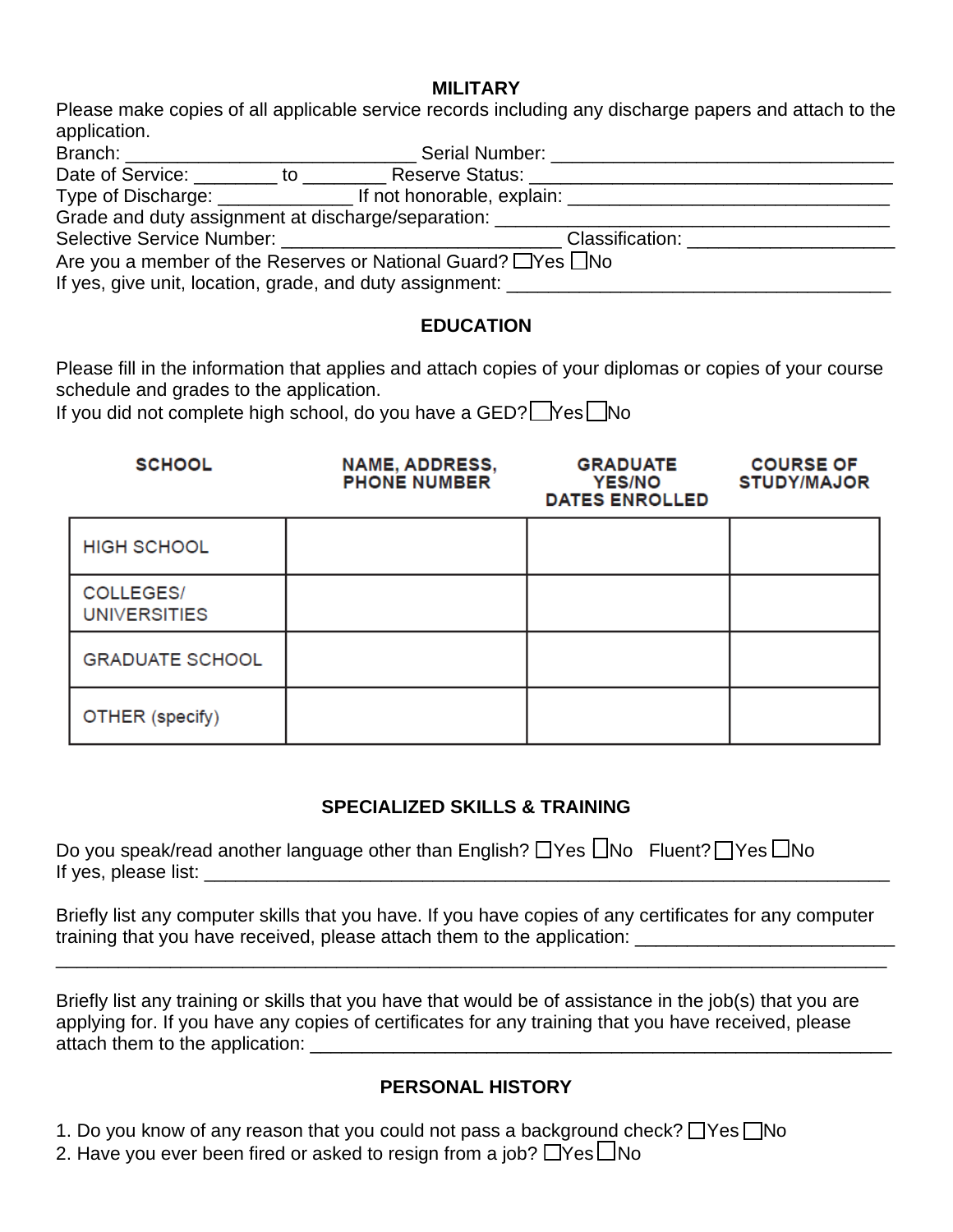- 3. Have you ever received disciplinary action from an employer?  $\Box$  Yes  $\Box$  No
- 4. Have you ever stolen from an employer?  $\Box$ Yes $\Box$ No
- 5. Have you ever committed a crime for which you were not arrested?  $\Box$  Yes  $\Box$  No
- 6. Have you ever assisted someone in committing a crime?  $\Box$  Yes  $\Box$  No
- 7. Have you ever falsified a police report?  $\Box$  Yes  $\Box$  No
- 8. Have you ever accepted money to not report a crime?  $\Box$  Yes  $\Box$  No
- 9. Has any driver's license issued to you ever been suspended or revoked?  $\Box$  Yes  $\Box$  No
- 10. Have you ever slept on the job?  $\Box$  Yes  $\Box$  No
- 11. Have you ever used, sold, or handled in an illegal manner a controlled substance?  $\Box$  Yes  $\Box$  No
- 12. Have you ever been bonded? Pes No
- 13. Have you ever been refused bond?  $\Box$  Yes  $\Box$  No
- 14. Have you ever been convicted of a felony crime?  $\Box$  Yes  $\Box$  No

If you answered yes to any of the questions listed above, please write brief explanations for that question. You will be asked about any "yes" answer if interviewed and/or during any background checks. A "yes" answer does not automatically eliminate you from consideration for employment. Your omission of these facts will automatically eliminate you from consideration.

# **TRAFFIC, CIVIL & CRIMINAL RECORD**

On this page please list your history of any traffic citations, any civil court actions in which you were or are a defendant, and any arrest, convictions, and court diversions that you have had: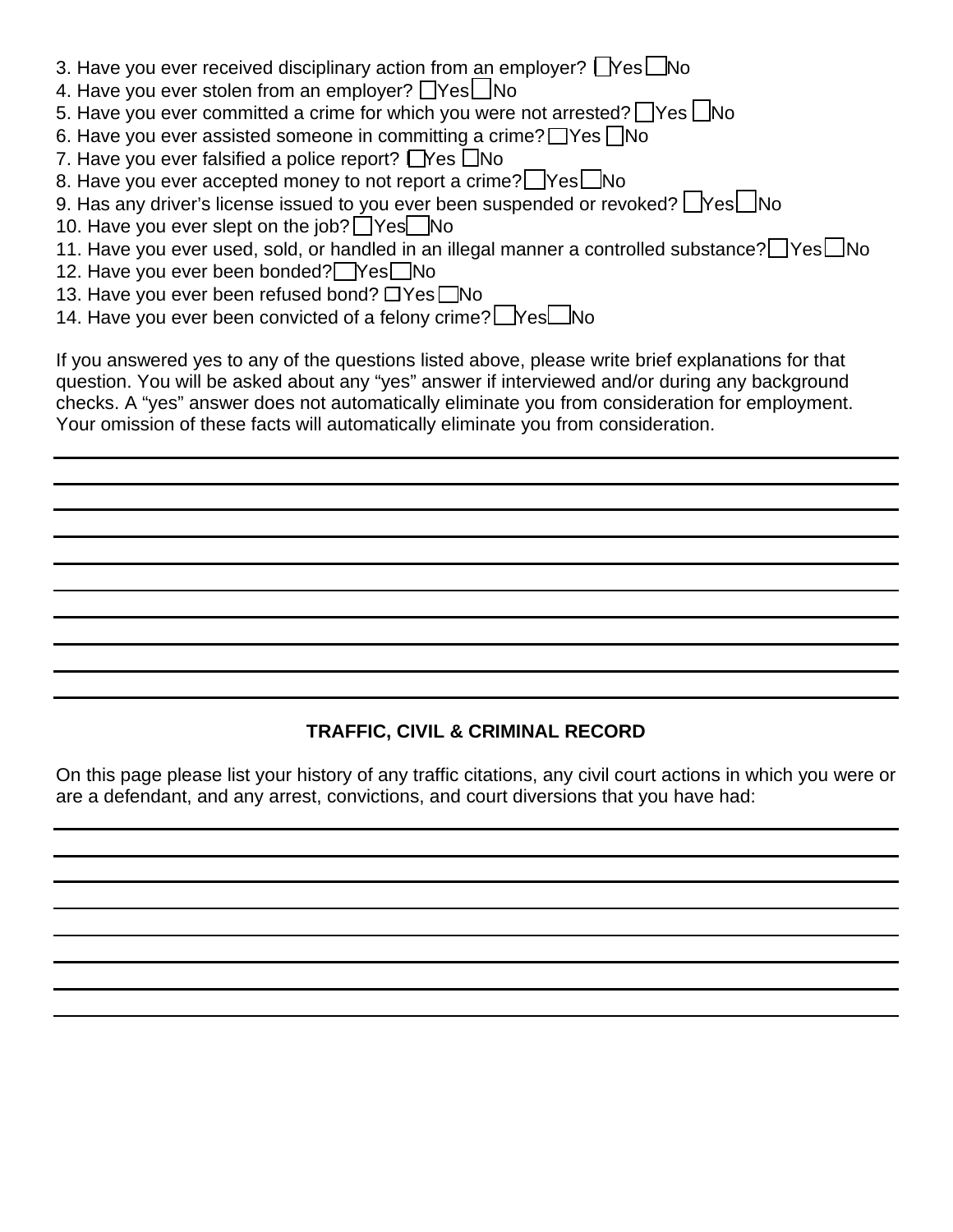## **EMPLOYMENT HISTORY**

# Notice: Start with your current job, if employed, and list your past employment in reverse

order. Include all employment from high school to the present. Account for any time that you were unemployed by stating the nature of your activities. You may use additional paper if necessary.

|                                                                   |  | $\begin{array}{c c c c c} \hline \textbf{Company:} & \textbf{F1} & \textbf{PT} & \textbf{PT} & \textbf{PT} & \textbf{PT} & \textbf{PT} & \textbf{PT} & \textbf{PT} & \textbf{PT} & \textbf{PT} & \textbf{PT} & \textbf{PT} & \textbf{PT} & \textbf{PT} & \textbf{PT} & \textbf{PT} & \textbf{PT} & \textbf{PT} & \textbf{PT} & \textbf{PT} & \textbf{PT} & \textbf{PT} & \textbf{PT} & \textbf{PT} & \textbf{PT} & \textbf{PT} & \textbf{PT} & \textbf$ |  |
|-------------------------------------------------------------------|--|---------------------------------------------------------------------------------------------------------------------------------------------------------------------------------------------------------------------------------------------------------------------------------------------------------------------------------------------------------------------------------------------------------------------------------------------------------|--|
|                                                                   |  |                                                                                                                                                                                                                                                                                                                                                                                                                                                         |  |
|                                                                   |  |                                                                                                                                                                                                                                                                                                                                                                                                                                                         |  |
|                                                                   |  |                                                                                                                                                                                                                                                                                                                                                                                                                                                         |  |
|                                                                   |  |                                                                                                                                                                                                                                                                                                                                                                                                                                                         |  |
|                                                                   |  |                                                                                                                                                                                                                                                                                                                                                                                                                                                         |  |
|                                                                   |  |                                                                                                                                                                                                                                                                                                                                                                                                                                                         |  |
|                                                                   |  |                                                                                                                                                                                                                                                                                                                                                                                                                                                         |  |
|                                                                   |  |                                                                                                                                                                                                                                                                                                                                                                                                                                                         |  |
|                                                                   |  |                                                                                                                                                                                                                                                                                                                                                                                                                                                         |  |
|                                                                   |  |                                                                                                                                                                                                                                                                                                                                                                                                                                                         |  |
|                                                                   |  |                                                                                                                                                                                                                                                                                                                                                                                                                                                         |  |
|                                                                   |  |                                                                                                                                                                                                                                                                                                                                                                                                                                                         |  |
|                                                                   |  |                                                                                                                                                                                                                                                                                                                                                                                                                                                         |  |
| Dates: From: ___________ to ___________ Salary: \$ ______________ |  |                                                                                                                                                                                                                                                                                                                                                                                                                                                         |  |
|                                                                   |  |                                                                                                                                                                                                                                                                                                                                                                                                                                                         |  |
|                                                                   |  |                                                                                                                                                                                                                                                                                                                                                                                                                                                         |  |
|                                                                   |  |                                                                                                                                                                                                                                                                                                                                                                                                                                                         |  |
| Reason for Leaving: ______                                        |  |                                                                                                                                                                                                                                                                                                                                                                                                                                                         |  |